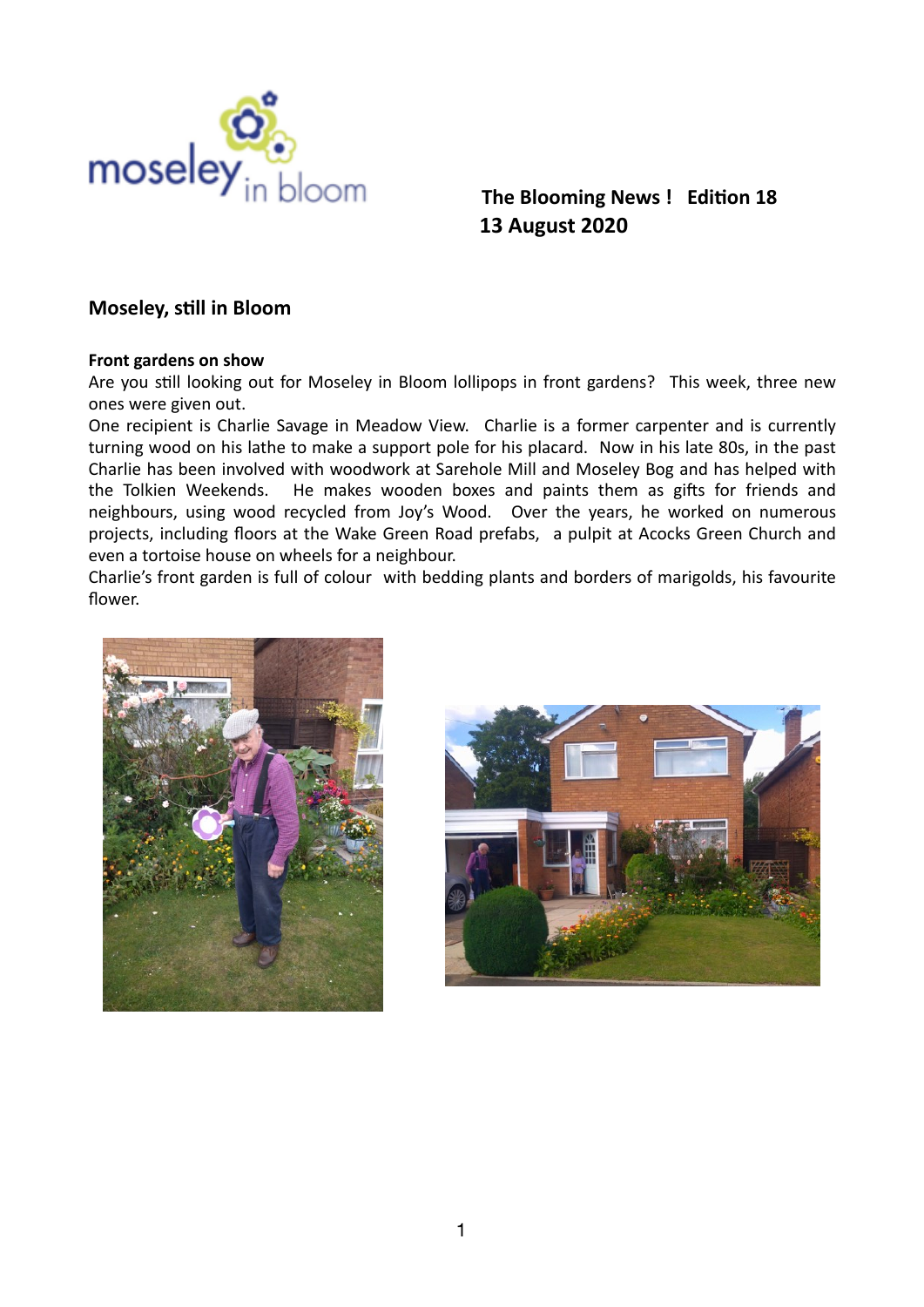Two placards have also been awarded in Dyott Road.

Alma Tanner sent in this photo of her front garden - definitely worth a placard.



Her next door neighbours, Judy and Alan Wenban-Smith, whose garden featured in the Virtual Open Gardens films, have also been given a placard.



Look out for all of these gardens as you walk around Moseley.

The placards are still available. If you, or a neighbour has a front garden to show off, contact us and we can supply a placard.

Contact amy.maclean@moseleyinbloom.org.uk for more information